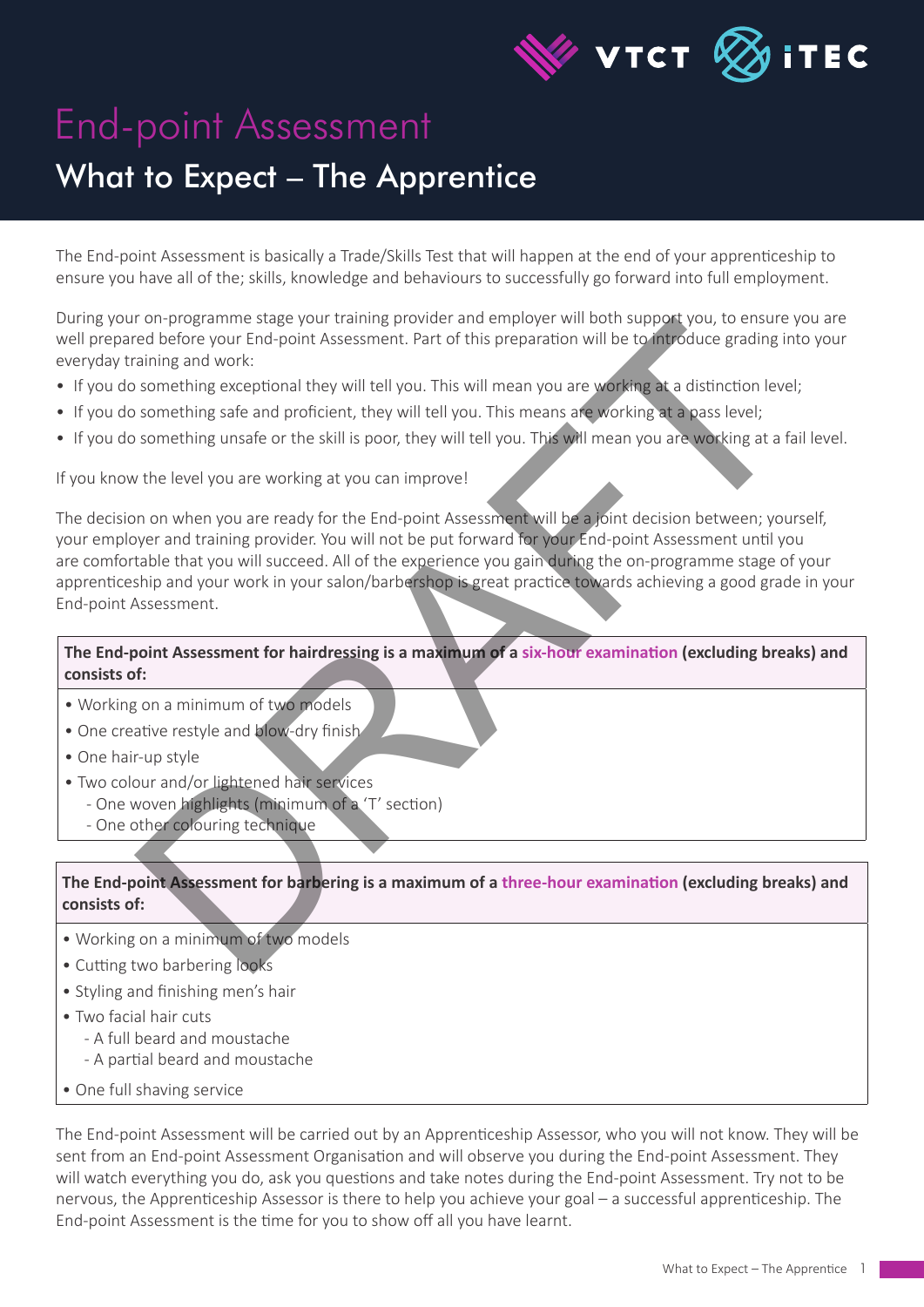

It is important to prepare for your End-point Assessment and you should consider the points below, even if they seem very obvious:

- **The time and date of your End-point Assessment** ensure you have all of the details of the venue, time and date. You will be expected to arrive at least ½ hour prior to the start time.
- **• The venue for your End-point Assessment** remember that your End-point Assessment will not necessarily take place in your usual place of work or study. If it is in a different venue, ensure you know how to get there and how long it will take, which bus to take or where to park. If it is in a venue that you are not familiar with, you will be offered familiarisation visits so you will be at ease on the day.
- **• Your tools and equipment** make sure you have all your tools and equipment with you when you attend your End-point Assessment. Ensure all tools are clean, maintained and in good working order and that you have a supply of any products you are planning to use. If you have three clients, three combs would be a good idea – clean comb for each client.
- **• Your clients (models)** it is your responsibility to supply the models for your End-point Assessment and that they are suitable for the work you are being assessed on. Make sure your models know the date and venue for your End-point Assessment and arrive on time. They can arrive with you or you can organise the time for each to arrive. Just be aware – **NO MODEL = NO END-POINT ASSESSMENT** which will mean you will **fail** your End-point Assessment before you even start!
- **• What you are expected to demonstrate** the End-point Assessment will only cover the things you have learnt during the on-programme stage (qualification), nothing more, nothing less. You have been practicing for this since the start of your apprenticeship so it is just business as usual. If you finish early, you will be allowed to leave the End-point Assessment but you cannot return once you have left the room. You will not be allowed to take your tools and equipment with you if you leave early but you will have to wait until the End-point Assessment is finished before you can re-entre the venue to collect your equipment. Word it was which bus to take or where to part. If its in a venue that way is the different of the different with you when you are not taminarisation visits so you will be at ease on the day.<br>
One said equipment — make sur
- **Remember your soft skills** the Apprenticeship Assessor will be looking at the way you work and behave as well as testing your skills and knowledge. Treat your clients professionally when talking with them and carrying out their services. Imagine that they are paying customers that you do not know and you are working in your salon/barbershop, even if they are a friend or relation. The way you treat your clients will help towards your grade.
- **This is an examination** the End-point Assessment will be conducted under strict exam conditions which means working completely independently. You cannot talk or ask questions of other apprentices who may be taking their End-point Assessment at the same time. Mobile phones cannot be used by yourself and your client, get them to bring a book or magazine if they would like to. Of course you must communicate with your client as you would in your salon. The Apprenticeship Assessor will expect to see this happening, although they must not be seen to be advising or helping you in anyway.

If you remember all the above, you should have a very successful End-point Assessment.

Your training provider and employer **cannot be present** whilst you take your End-point Assessment. They can accompany you but must leave when the exam starts.